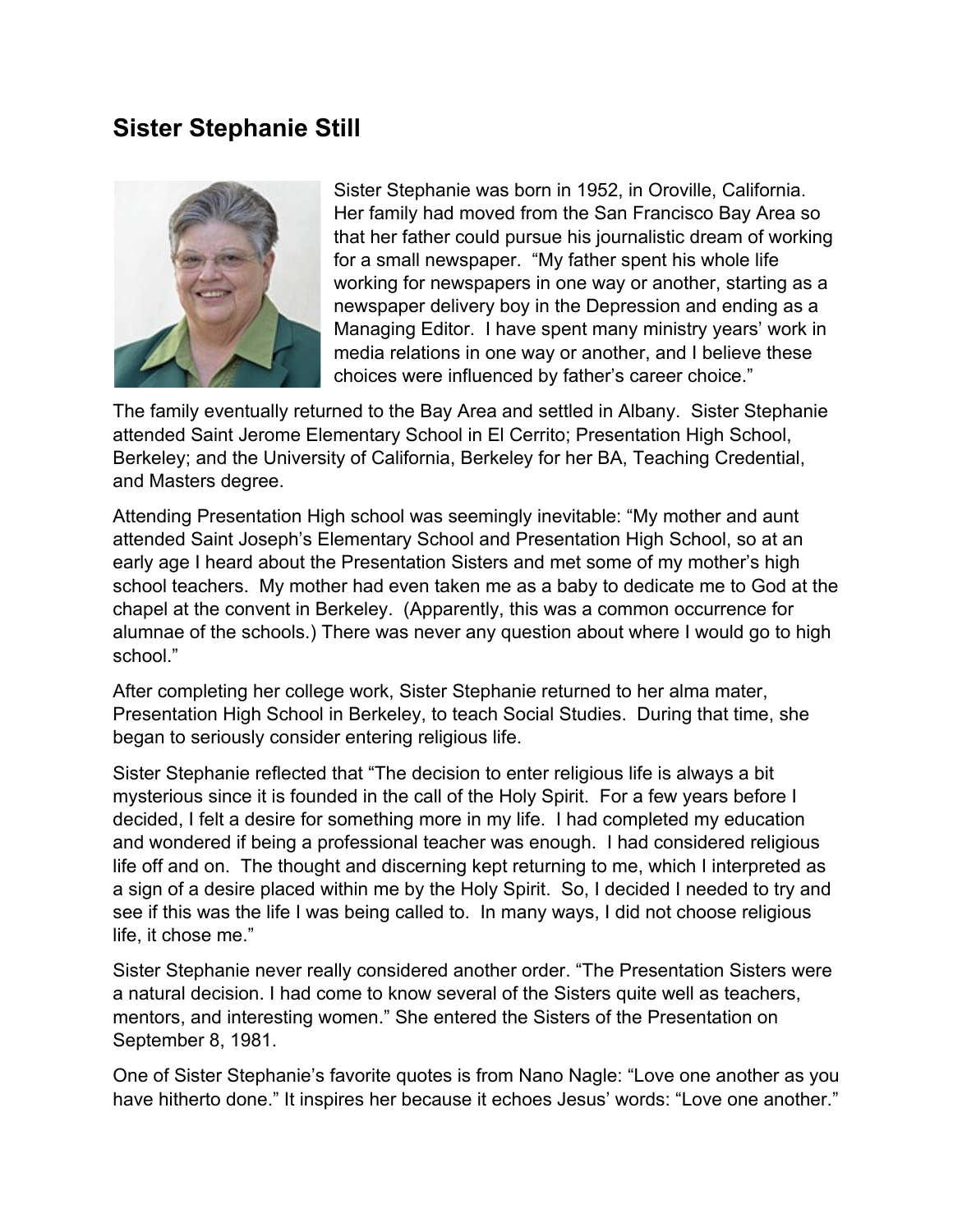And it speaks to her of community life. "Love is the basis for all our actions, ministries, living the charism – we start with a community based on love and witnessing to love, then we go out to witness that love of God to those with whom we interact in ministry and otherwise in our lives."

Sister Stephanie continued her ministry in education until elected to Congregational leadership in 1998. After that term, she served in several internal ministries for the next leadership team, including Communicator, Vocations Director, and Chair of the Community Support Trust. She also gained valuable board experience serving on boards for Presentation ministries, as well as SafeHouse, a ministry devoted to prostituted women, and Vallombrosa Retreat Center. Sister Stephanie is also a trained Spiritual Director.

In 2010, she was elected to a six-year term as President of the Sisters of the Presentation. At the end of that term, in October 2016, she became the Executive Director of the National Religious Retirement Office in Washington, D.C., which manages the annual national collection benefiting the Retirement Fund for Religious.

This poem by Sister Raphael Consedine is deeply meaningful to Sister Stephanie. "It speaks to me of the cycles of challenge and growth that I experience in my life. Certainly, there are times of resting in one 'place' or consolidation of personal learnings. Then, there are the times of call and choosing, leaving the comfortable and moving towards the crossing place. As I have grown older and learned to trust in my own experiences and most especially in the presence of the Holy Spirit in my life, the crossings have become more natural, yet always a challenge and a time of deep learning."

| The pilgrims paused on the ancient<br>stones in the mountain gap. | A voice they knew called to them,<br>saying: This is Trasna, the crossing- |
|-------------------------------------------------------------------|----------------------------------------------------------------------------|
| Behind them stretched the roadways they                           | place.                                                                     |
| had                                                               | Choose! Go back if you must,                                               |
| traveled, already a far journey - (was it a                       | you will find your way easily by yesterday's                               |
| lifetime?)                                                        | road, you can pitch your tents by yesterday's                              |
| ahead, mist hid the track.                                        | fires, there may be life in the embers yet.                                |
| Unspoken the question                                             | If that is not your deep                                                   |
| hovered:                                                          | desire, stand still. Lay down                                              |
| Why go on? Is life not short                                      | your load.                                                                 |
| enough? Why seek to pierce its                                    | Take your life firmly in your two hands -                                  |
| mystery?                                                          | (gently you are trusted with something                                     |
| Why venture further on strange paths,                             | $precious$ ) –                                                             |
| risking all?                                                      | while you search your heart's yearnings:                                   |

## Trasna By Sister M. Raphael Consedine, PBVM